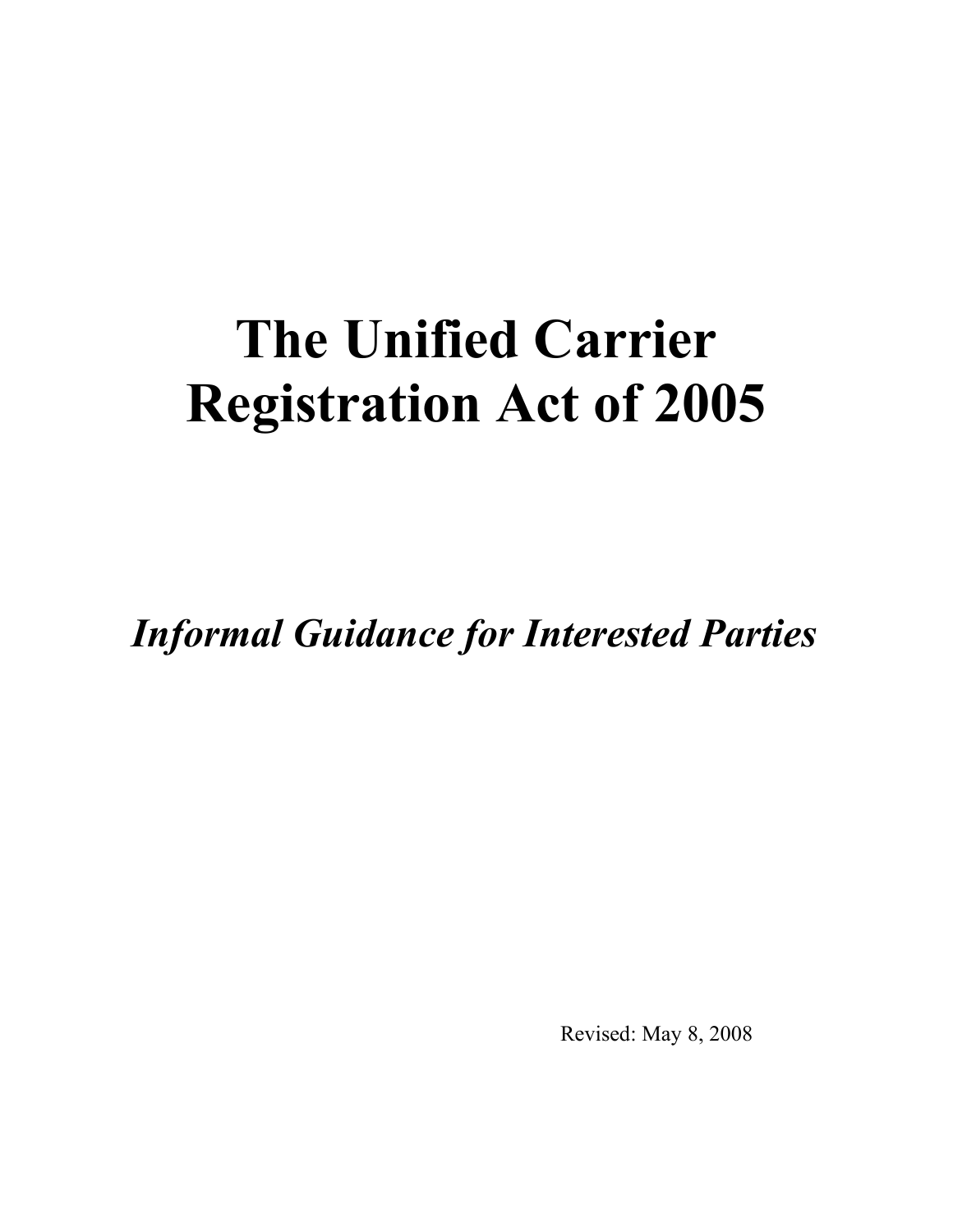## Table of Contents

| <b>Yes.</b> 18 |  |
|----------------|--|
|                |  |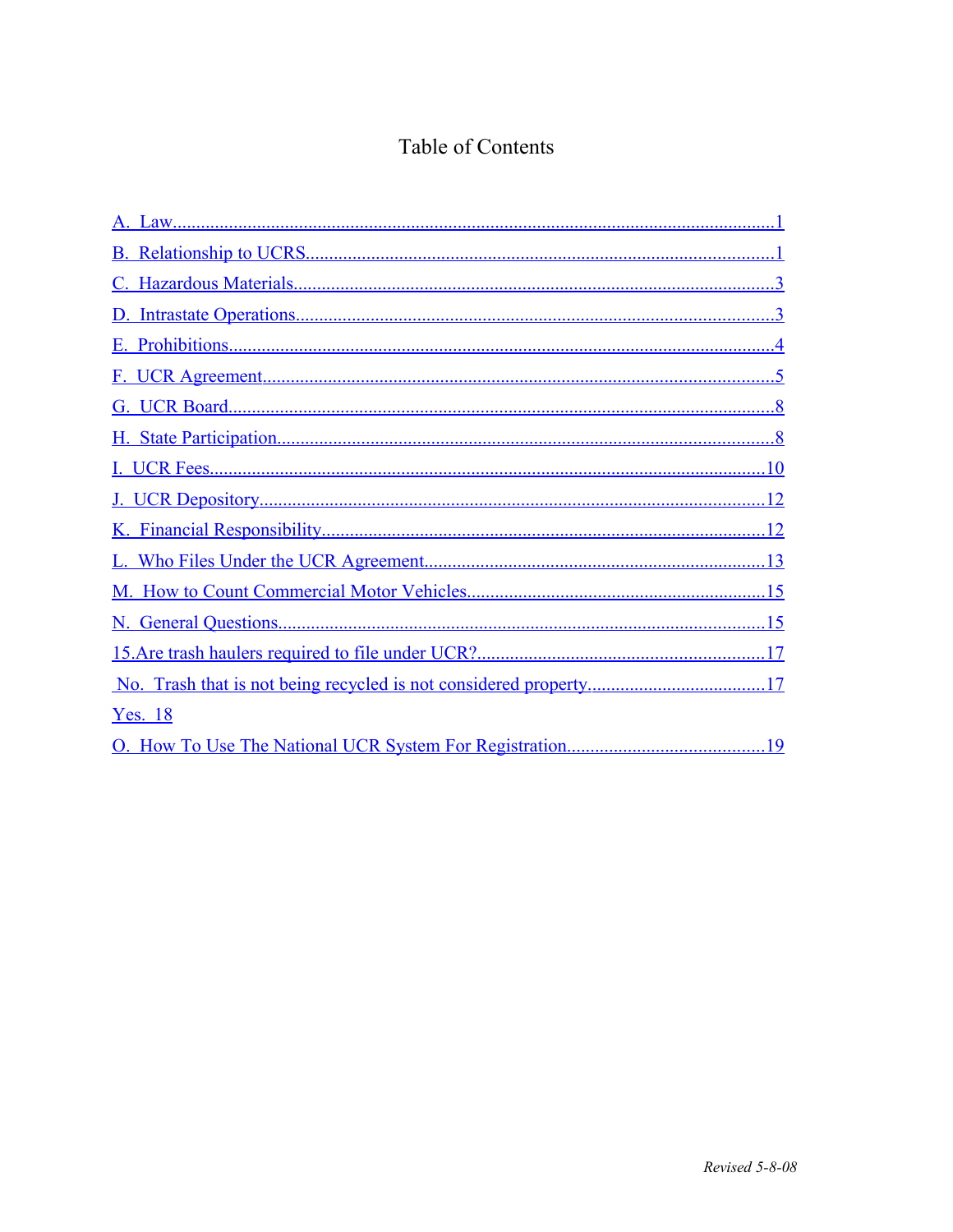Disclaimer: The answers provided here are based on the informal interpretation of the Unified Carrier Registration Act of 2005 ("UCR Act") by the Unified Carrier Registration Plan Board of Directors ("UCR Board") and are subject to further interpretation by the UCR Board. The answers given here do not limit or restrict future UCR Board interpretations or the UCR Board's implementation of the UCR Act or the Unified Carrier Registration Agreement ("UCR Agreement").

## <span id="page-2-0"></span>**A. Law**

#### *1. What is the law that governs the UCR Agreement?*

The UCR Agreement is established by federal law in the UCR Act, which is part of the federal highway reauthorization bill known as the Safe, Accountable, Flexible, Efficient Transportation Equity Act, A Legacy for Users ("SAFETEA-LU"), Public Law 109-59, enacted August 10, 2005. The UCR Act is sections 4301 through 4308 of SAFETEA-LU. In particular, the structure of the UCR Agreement is set forth in section 4305 of the UCR Act, which enacts §14504a as a new section in 49 United States Code ("USC").

*2. What is the "transition termination date" mentioned in section 4303(c) of the UCR Act?*

The UCR Act deals with a number of subjects in addition to the UCR Agreement. Among these is the final repeal of a remnant of federal economic regulation of motor carriers, that is, the distinction between interstate common and contract carriers. Section 4303 eliminated this distinction on January 1, 2007. This provision has nothing at all to do with the UCR Agreement.

#### *3. What is the relationship between the Unified Carrier Registration Plan ("UCR Plan") and the UCR Agreement?*

The UCR Plan is the organization of State, Federal and industry representatives responsible for developing, implementing and administering the UCR Agreement. The UCR Agreement is the interstate agreement, developed under the UCR Plan, governing the collection and distribution of registration information and fees generated under the UCR Agreement ("UCR fees").

## <span id="page-2-1"></span>**B. Relationship to UCRS**

## *1. What is the relationship between the Unified Carrier Registration System ("UCRS") established under section 4304 of the UCR Act and the UCR Agreement?*

Despite their similar names, UCRS and UCR Agreement have little to do with one another, and the timetables for their implementation are not dependent upon one another. In addition to creation of the UCR Agreement, the UCR Act addresses the consolidation of a number of the currently separate motor carrier databases maintained by the Federal Motor Carrier Safety Administration ("FMCSA") into a single on-line system to be known as the UCRS. *See the following flowchart.* The UCRS is a federal computer system of motor carrier data, which under the UCR Act was to be established during 2006 but will in fact require more time to complete.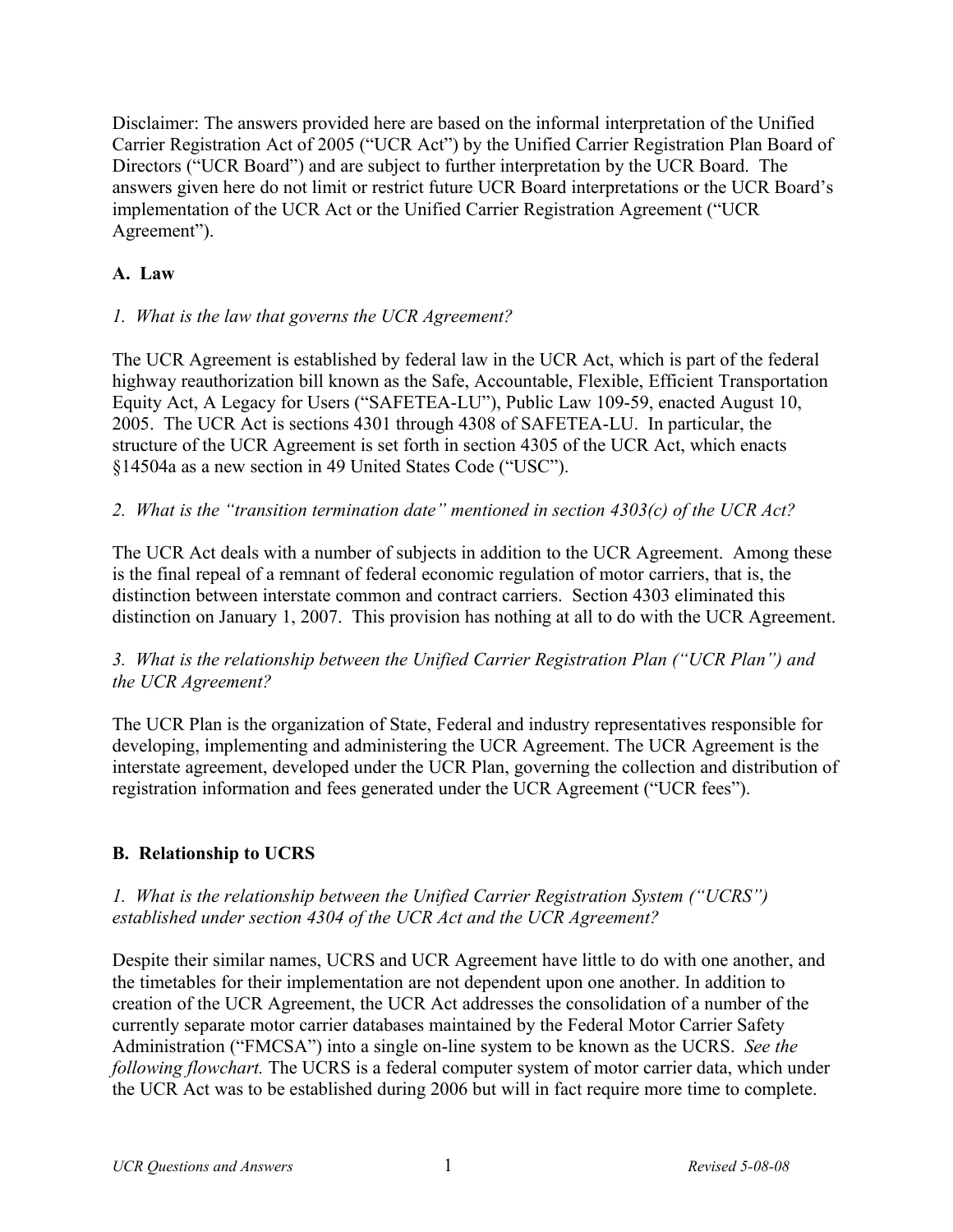The UCR Agreement is a base-state system administered by federal and state governments and by the motor carrier industry for the collection of fees levied on motor carriers and related entities. It is anticipated by some that future State enforcement of the UCR Agreement may be accomplished by accessing carrier data stored in the UCRS, but the mechanism for doing this is not yet established, and its precise nature remains unclear at this time.



## **Unified Carrier Registration Act of 2005**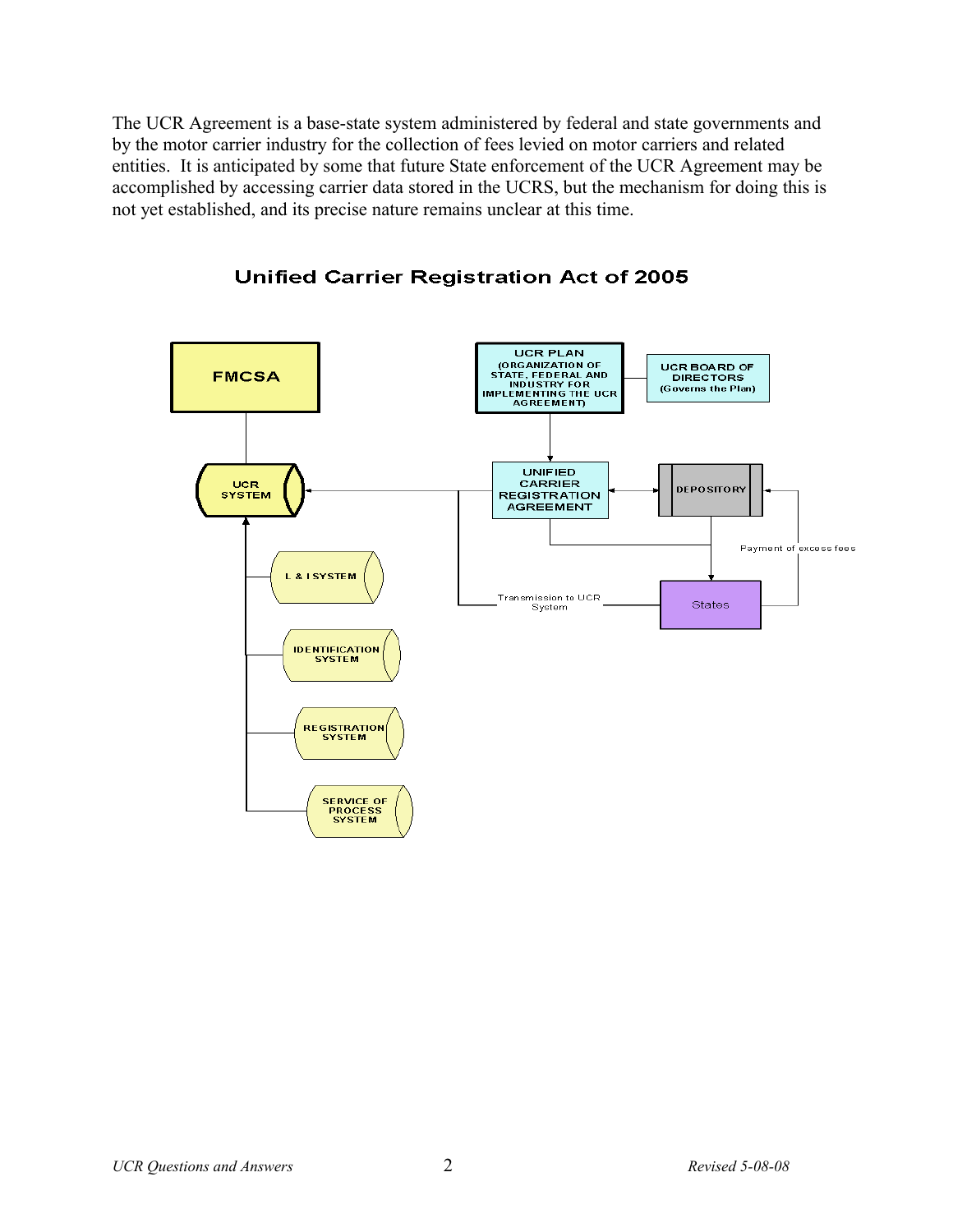#### *2. Is there any relationship between the fees under the UCRS and the UCR fees?*

No. Section 4304 of the UCR Act imposes certain fees with respect to the UCRS (for example, on motor carriers first applying for federal authority and on some third parties accessing data in the system). Their only purpose is to provide funds to maintain the UCRS. These fees are collected by FMCSA and are federal monies; they have nothing at all to do with the UCR fees.

#### <span id="page-4-1"></span>**C. Hazardous Materials**

*1. Does the UCR Act of the UCR Agreement affect a State's annual registration of interstate and intrastate hazardous materials carriers or hazardous waste carriers?*

No. As long as the hazardous materials or hazardous waste annual registration applies to all motor carriers and motor private carriers, whether interstate or intrastate, it is not considered an "unreasonable burden upon interstate commerce" under § 14504a(c), found in section 4305 of the UCR Act, because it applies whether or not the carrier is subject to jurisdiction under subchapter I of chapter 135, 49 USC. Likewise, States that are part of the Alliance for Uniform Hazmat Transportation Procedures could continue to require annual renewals and fees.

Note: The UCR Act simply does not deal with hazardous materials carriers or hazardous waste carriers. Interpretations in this document are not intended to mean that hazardous materials carriers or hazardous waste carriers are included in the UCR Agreement.

#### <span id="page-4-0"></span>**D. Intrastate Operations**

#### *1. Does the UCR Act prohibit States from regulating motor carriers that operate only in intrastate transportation?*

No, the UCR Act does not affect a State's regulation of intrastate only carriers that do not handle interstate freight or provide interstate transportation.

#### *2. The UCR Act prohibits States from doing certain things and imposing certain fees on interstate carriers with regard to intrastate operations. What are these?*

Section 4305 of the UCR Act prohibits a State from requiring an interstate carrier, for-hire or private, to renew with it the carrier's intrastate authority or insurance filings or any other filings required of an intrastate carrier, except with respect to intrastate operations whose regulation has not been federally preempted (for example, authorization and rates for nonconsensual towing, and the transportation of household goods). Notice that a State only faces prohibitions with respect to various requirements it may have with respect to an interstate carrier's renewal of intrastate authority.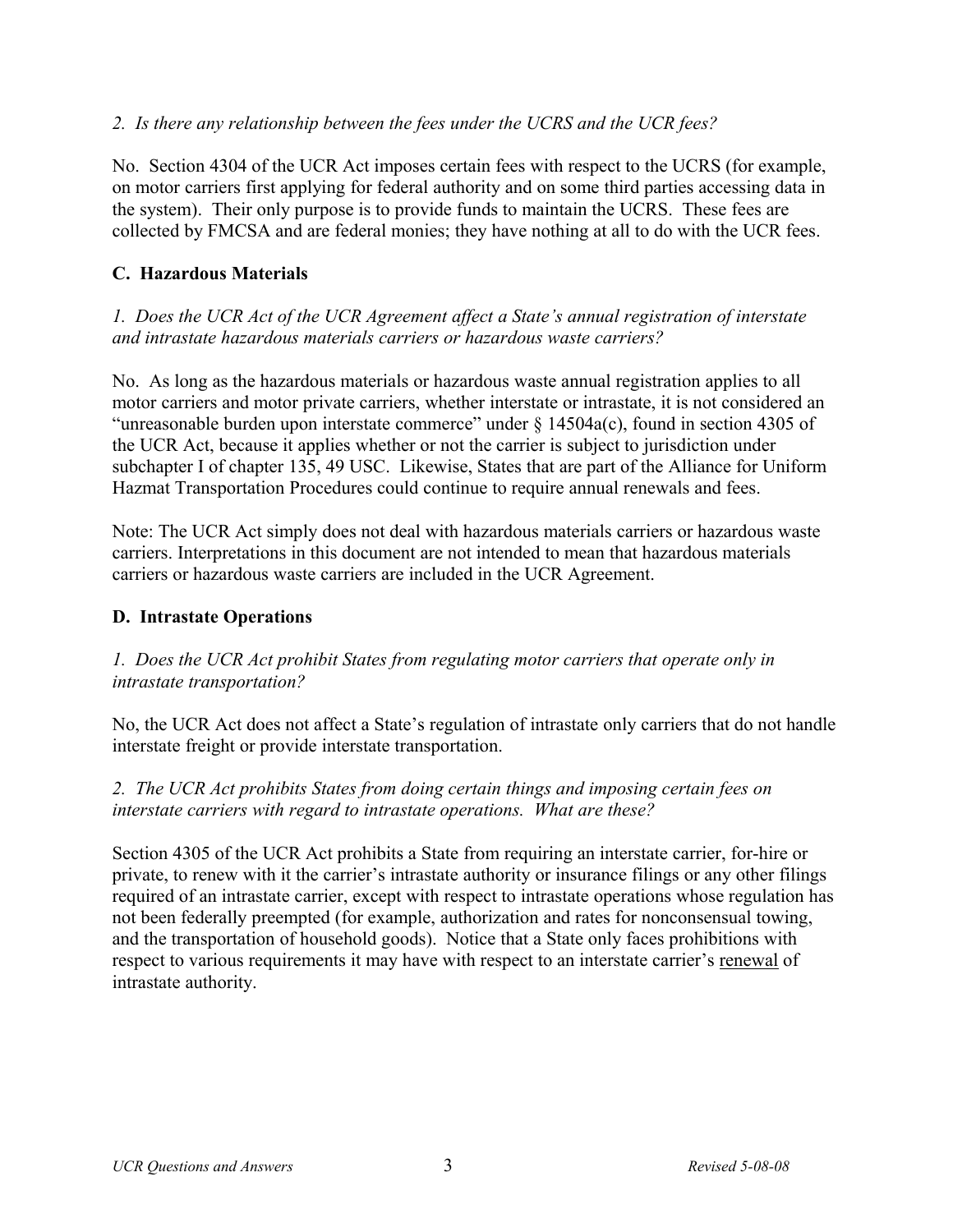*3. Does the UCR Act allow a State to continue to impose a requirement – and a fee – on an interstate carrier when it first obtains intrastate operating authority?*

Yes. A State may still require an interstate carrier initially applying for intrastate authority to prove it has insurance coverage and charge an initial application fee.

The UCR Act draws a distinction between the requirements (including the requirement to pay a fee) a State may impose on an interstate motor carrier when it *initially* applies for intrastate operating authority, and those requirements, which pertain to the *renewal* of the intrastate authority by an interstate carrier. For an *initial* application for intrastate operating authority, a State may continue to impose on an interstate motor carrier the application requirements, including the fees, and may not recoup such revenues under the UCR Agreement. For the *renewal* of an intrastate operating authority, a State may *not* continue to impose on an interstate motor carrier the application renewal requirements, but *may* recoup under the UCR Agreement the revenues it loses from the discontinuance of such a program.

*4. Does the UCR Act allow a State to require registration and payment of a registration fee from an interstate carrier for an intrastate permit that is issued on a yearly basis? That is, the permit is not renewed annually, rather it is only valid for one year from the date of issuance as compared to a registration for which an initial registration fee is paid and the registration remains valid until cancelled or revoked.*

No, this is considered a renewal and the registration fee cannot be charged after the first initial registration. However, the State may recoup under the UCR Agreement the revenues it loses, based on calendar year 2004 revenues, from the discontinuance of the renewal registration fees.

#### *5. Are a State's other fees and taxes affected by these provisions?*

No. A State's other fees and taxes on motor carriers are not affected. In particular, the law contains a provision that specifically states that these federal provisions do not affect the rate of a fuel use tax a State may impose or the rate of its vehicle registration fees.

## <span id="page-5-0"></span>**E. Prohibitions**

#### *1. The UCR Act prohibits States from doing certain things and imposing certain fees on interstate carriers. What are these?*

In addition to the prohibitions noted in the answer to question D2, Section 4305 of the UCR Act prohibits a State from requiring an interstate carrier, for-hire or private, to register with it the carrier's interstate operations, to file information concerning the carrier's federally required insurance, to file the name of the carrier's federally required agent for service of process, and to pay any fee or tax from which a carrier engaged exclusively in intrastate operations is exempt.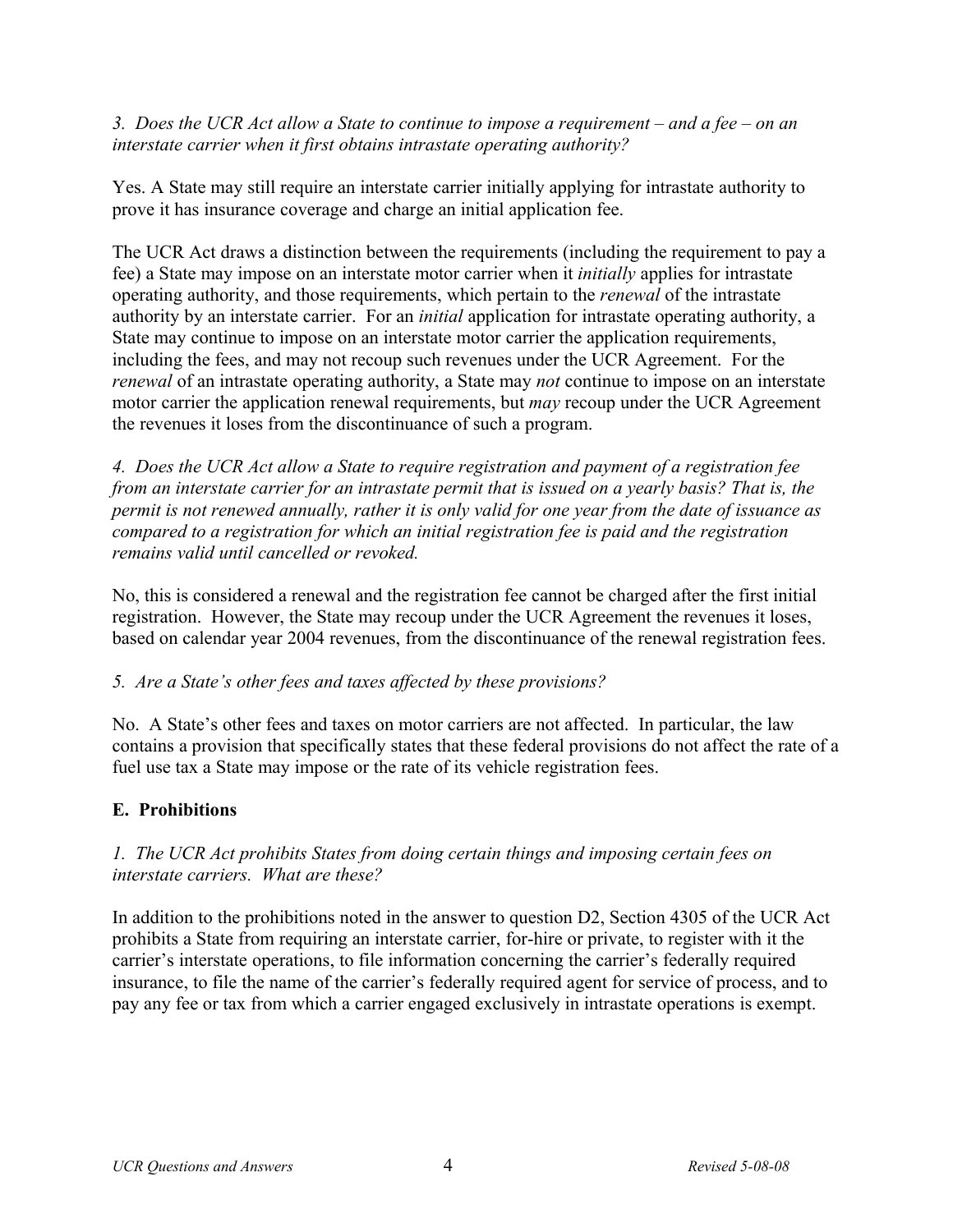*2. Except under the UCR Agreement, can States require registration and/or collect fees from interstate for-hire motor carriers transporting property or passengers or interstate motor private carriers transporting property, for the carriers' interstate operations?*

No. Under the UCR Act, States will not be able to register or collect fees from interstate exempt carriers and interstate private carriers. Also, under the UCR Act, the SSRS is repealed as of January 1, 2007, and States may no longer collect SSRS fees. The UCR Agreement was intended by Congress to replace revenues the States have derived from SSRS and certain other programs, and to provide the sole means for any State to recoup these monies. Whether or not a State elects to participate in the UCR Agreement, it may not engage in any of the activities prohibited by the UCR Act.

*3. If an interstate motor carrier's interstate authority is revoked, is the motor carrier then subject to interstate registration by a State?*

No, the motor carrier is still subject to the UCR Agreement. Enforcement of operations under a revoked interstate authority is not part of the UCR Agreement.

*4. Will there be a credential for UCR registrants under the UCR Agreement?*

No. There is no UCR Agreement credential requirement. Section 4306 of the UCR Act includes a general prohibition against State requirements on interstate motor carriers, motor private carriers, freight forwarders, or leasing companies to display any credentials in or on a commercial motor vehicle. Although there are a number of exceptions to this general prohibition, none apply to the UCR Agreement.

## <span id="page-6-0"></span>**F. UCR Agreement**

## *1. What will be included in the UCR Agreement, and who will put it together?*

The UCR Act provides much of the framework for the UCR Agreement, and the rules under which the UCR fees will be collected and administered. To the extent that the UCR Act fails to supply what is necessary in this regard, it gives authority to the UCR Board to set such rules and procedures with respect to (at least) what information an entity subject to the UCR fees will need to submit to its Base State every year, the procedures by which an entity can change its Base State, how information will be transmitted from a Base State to the UCRS, transmission of UCR fees from a Base State to the UCR depository, and how the UCR Agreement may be amended.

## *2. What entities are subject to the UCR fees?*

Except as noted in question F3 below, the UCR Agreement requires all for-hire motor carriers transporting property or passengers and motor private carriers transporting property to register with the United States Department of Transportation ("USDOT") as well as brokers, freight forwarders, and leasing companies (collectively referred to as UCR registrants) to pay UCR fees.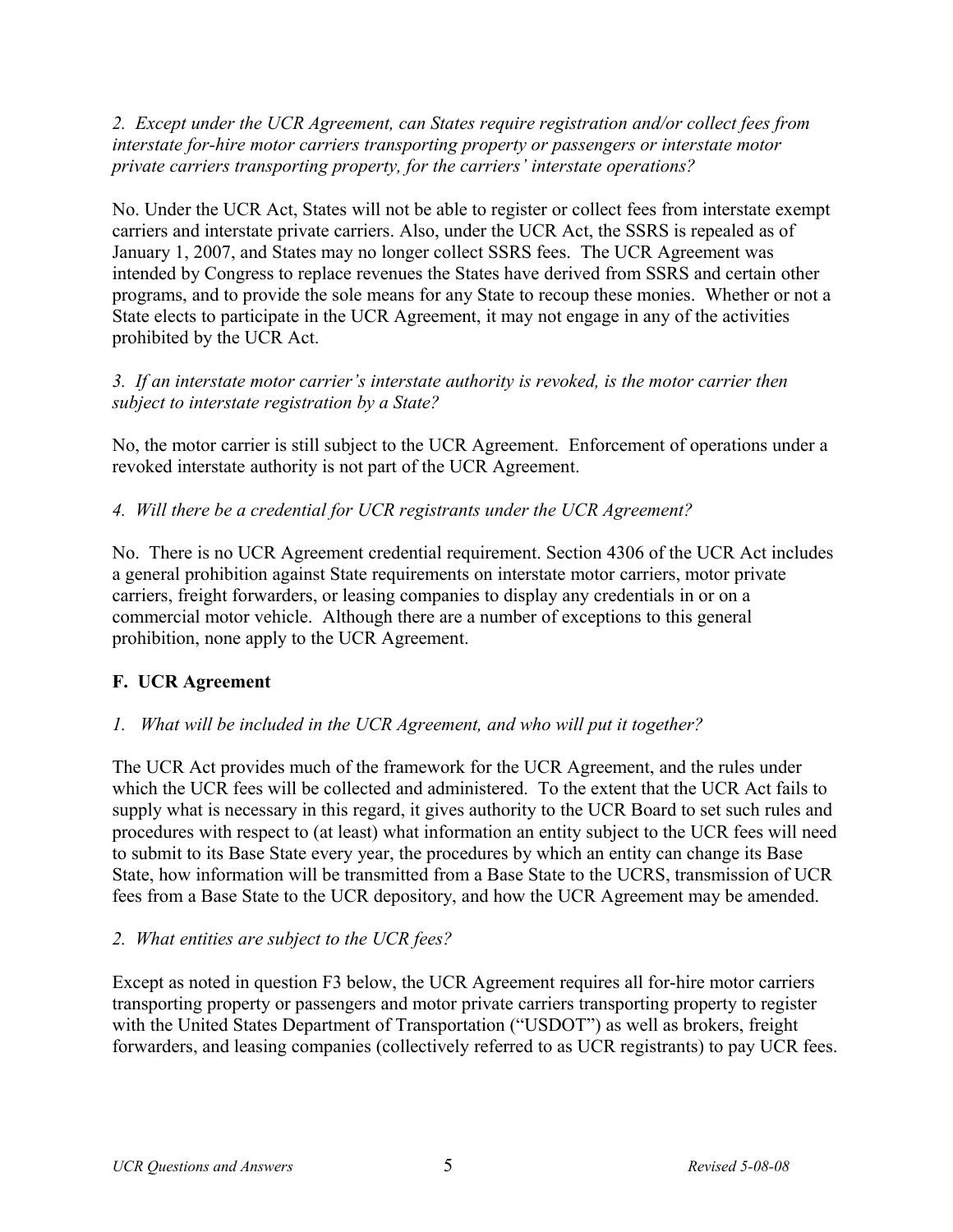#### *3. What entities are not subject to the UCR fees?*

There are three types of entities that are not subject to UCR fees: (1) entities that receive USDOT numbers under the PRISM program as "registrants" but have no interstate operating authority; (2) purely intrastate carriers, that is, those that do not handle interstate freight or make interstate movements, unless the State has elected to apply the provisions of the UCR Agreement to such intrastate carriers; and (3) motor private carriers transporting only passengers.

*4. Are interstate for-hire motor carriers transporting property or passengers and interstate motor private carriers operating only small vehicles (gross vehicle weight rating ("GVWR") or gross vehicle weight ("GVW") of 10,000 pounds or less, or designed to transport 10 passengers or less, including the driver) subject to UCR fees?*

No. Amendments to the definitions of motor carrier and motor private carrier made by section 4142 of SAFETEA-LU no longer require carriers that operate only such small vehicles to obtain operating authority from USDOT. Such carriers are also not required to obtain a USDOT number and are not subject to USDOT's safety regulations.

#### *5. What entities based in Canada, Mexico, or any other country are subject to the UCR Agreement?*

For-hire motor carriers transporting property or passengers, motor private carriers transporting property, freight forwarders, leasing companies, and brokers based in Canada, Mexico, or any other country that operate in interstate or international commerce in the United States, are subject to the UCR Agreement.

*6. With regard to an unreasonable burden, does the transportation or service referred to in the phrase "motor carrier or motor private carrier providing transportation or service subject to jurisdiction under subchapter 1 of chapter 135" that is found in 49 USC, § 14504a(c)(1), mean all interstate transportation provided by an interstate motor carrier or interstate motor private carrier?*

Yes, it means all interstate transportation of both regulated and exempt commodities as well as both regulated and exempt transportation services. Further, the UCR Agreement is intended to be inclusive of all interstate for-hire motor carriers transporting property or passengers and interstate motor private carriers transporting property and, therefore, it would make no sense to apply the "unreasonable burden" section to certain types of carriers and not to others.

Note: Subchapter 1 of chapter 135 contains §§ 13501 through 13508.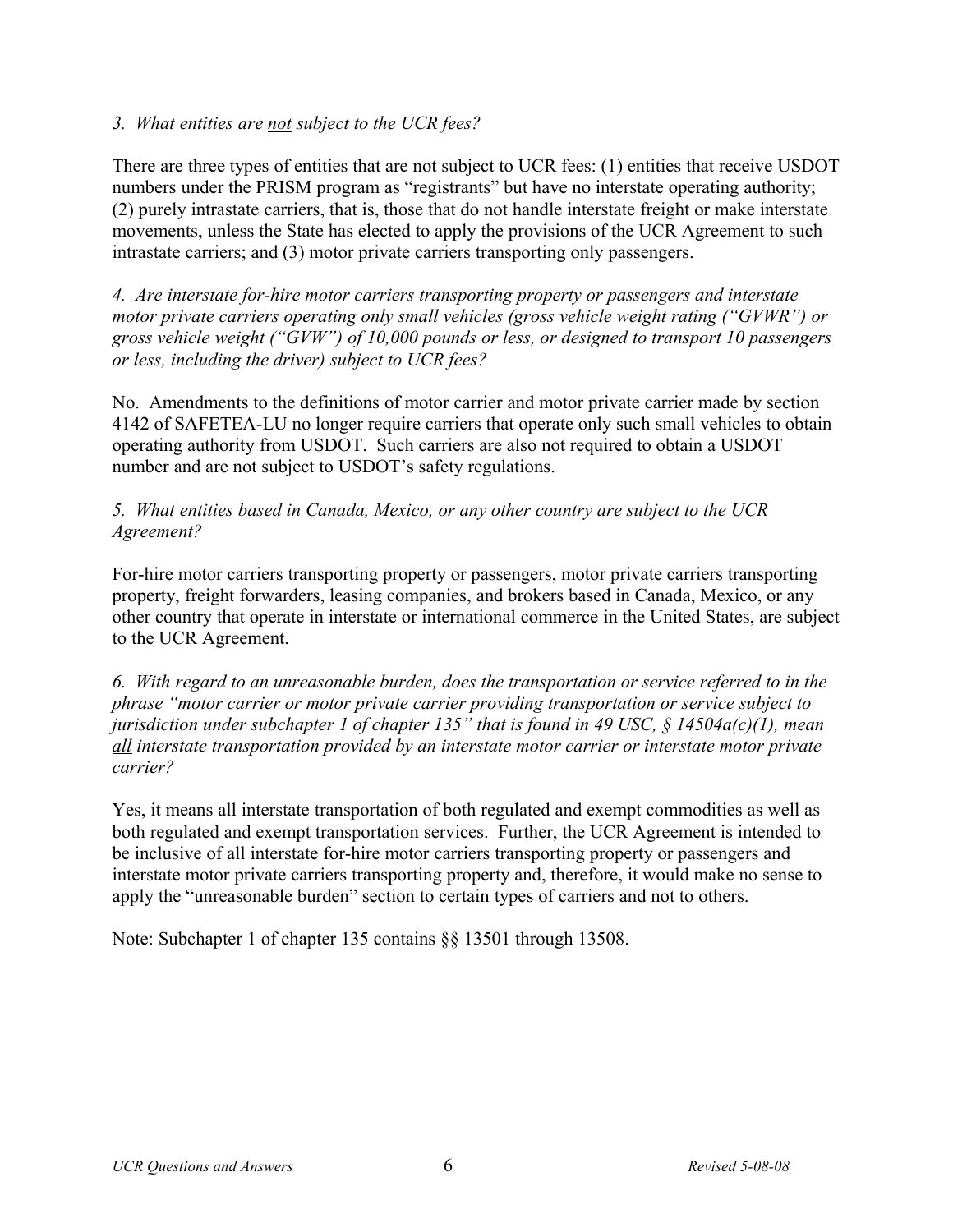#### *7. What is a UCR registrant's Base State under the UCR Agreement?*

The UCR Agreement is a base-state system, under which a UCR registrant pays UCR fees through its Base State on behalf of all the participating States. A UCR registrant shall select its Base State using the following hierarchy:

- I. If your principal place of business state as completed in Section 1 of the form is AK, AL, AR, CA, CO, CT, DE, GA, IA, ID, IL, IN, KS, KY, LA, MA, ME, MI, MN, MS, MT, NC, ND, NE, NH, NM, NY, OH, OK, PA, RI, SC, SD, TN, TX, UT, VA, WA, WI, or WV, you must use that state as your base state.
- II. If your principal place of business state is not one of those listed above but you have an office or operating facility located in one of those states, you must use that state as your base state.
- III. If you cannot select a base state using (I) or (II) above, you must select your base state from (I) above that is nearest your principal place of business or select your base state as follows:
	- a. If your principal place of business state is DC, MD, NJ or VT or the Canadian Province of ON, NB, NL, NS, PE, or QC, you may select one of the following states: CT, DE, MA, ME, NH, NY, PA, RI, VA, or WV.
	- b. If your principal place of business state is FL or a state of Mexico, you may select one of the following states: AL, AR, GA, KY, LA, MS, NC, OK, SC, TN, or TX.
	- c. If your principal place of business state is MO OR THE Canadian Province of ON or MB, you may select one of the following states: IA, IL, IN, KS, MI, MN, NE, OH, or WI.
	- d. If your principal place of business state is AZ, HI, NV, OR or WY, or the Canadian Province of AB, BC, MB, or SK or a state of Mexico, you may select one of the following states: AK, CA, CO, ID, MT, ND, NM, SD, UT, or WA.
- *8. What will UCR registrants under the UCR Agreement have to do to comply?*

A registrant is required to register annually for the UCR Agreement and pay UCR fees.

#### *9. How will the administrative costs of the UCR Agreement be paid?*

The UCR Act specifies that following the distribution of funds from the UCR depository to States that did not on their own collect all the revenue to which they were entitled in a given year, there is to be a distribution to pay the administrative costs of the UCR Agreement. The UCR Board will include in its recommendation of the level of UCR fees an amount to cover the administrative costs of the UCR Agreement.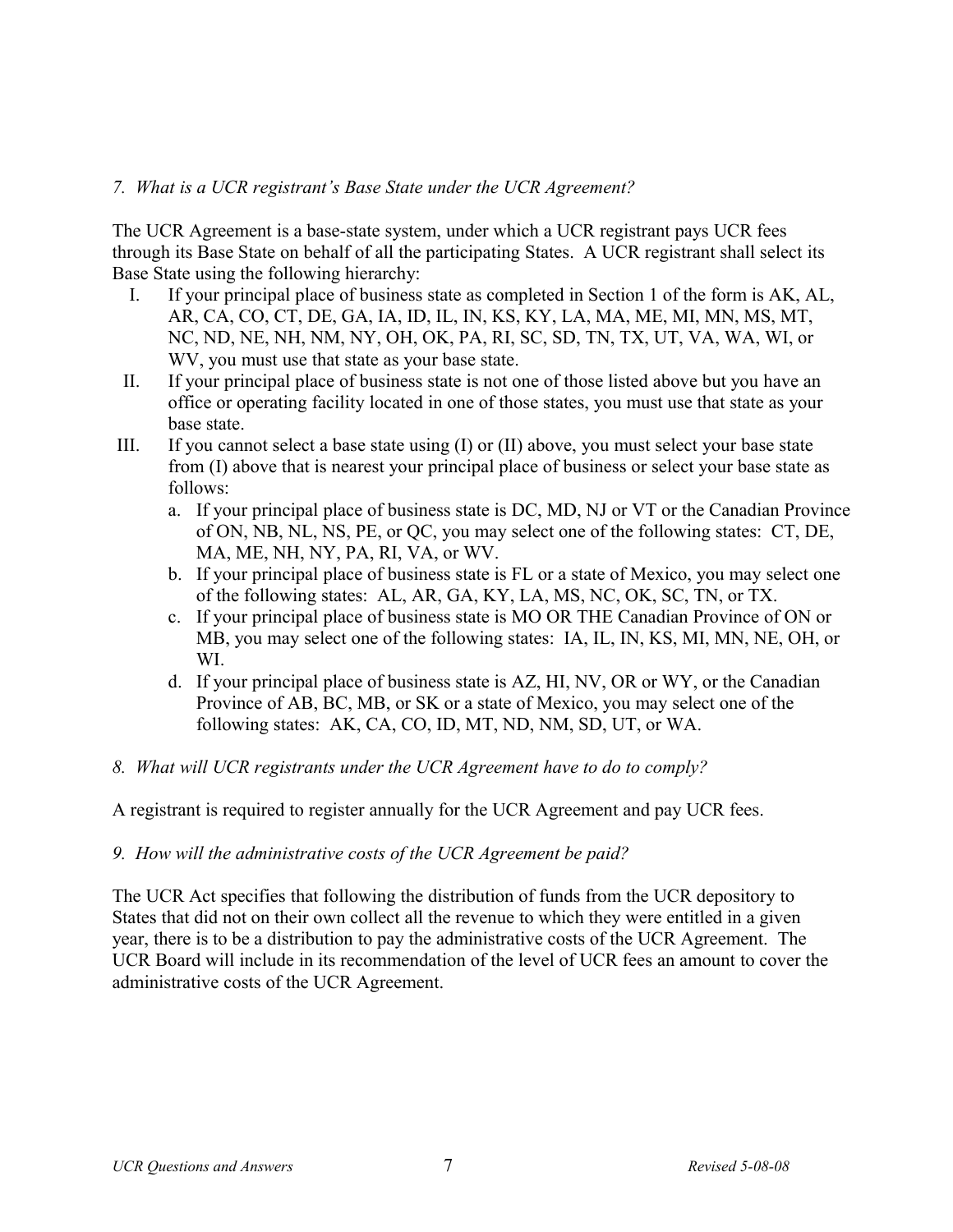## <span id="page-9-1"></span>**G. UCR Board**

#### *1. Are meetings of the UCR Board open to the public?*

Yes. Meetings of the UCR Board and its subcommittees are open to the public. Notice of UCR Board meetings will be published in the *Federal Register*.

*2. What subcommittees will the UCR Board establish, and how will these operate?*

The UCR Act requires the UCR Board to establish at least three subcommittees: an audit subcommittee, a dispute resolution subcommittee, and an industry advisory subcommittee. To date, the UCR Board has established an industry advisory subcommittee, and in addition, a revenue and fees subcommittee, a procedures subcommittee, a UCR systems subcommittee, and a UCR depository subcommittee. The UCR Act specifies few details of the operations of the UCR Board's subcommittees, except that the chair of each one is to be a member of the UCR Board and that each one is to include both government and industry representatives among its members. The exception is the industry advisory subcommittee, whose membership is to be entirely made up of industry representatives.

#### <span id="page-9-0"></span>**H. State Participation**

#### *1. How does a State elect to participate in the UCR Agreement?*

To participate in the UCR Agreement – that is, to collect UCR fees – a State must signify to the USDOT its desire to do so by filing with the USDOT Secretary its plan for UCR Agreement administration. This is a one-time filing.

#### *2. What is the content of the plan a State must submit in order to participate?*

The UCR Act specifies that the plan filed by a State must set out which State agency will administer its UCR Agreement program, and that this agency will have the legal authority, resources, and qualified personnel necessary to do so. In addition, the plan must show that the State will use at least as much money for motor carrier safety programs, enforcement, or for UCR Agreement administration as the revenue it will derive from the UCR Agreement.

#### *3. May a State use the revenues it derives from UCR fees for intrastate motor carrier safety programs and enforcement?*

Yes. The UCR Act draws no distinction in this regard between programs that affect intrastate motor carriers and interstate motor carriers.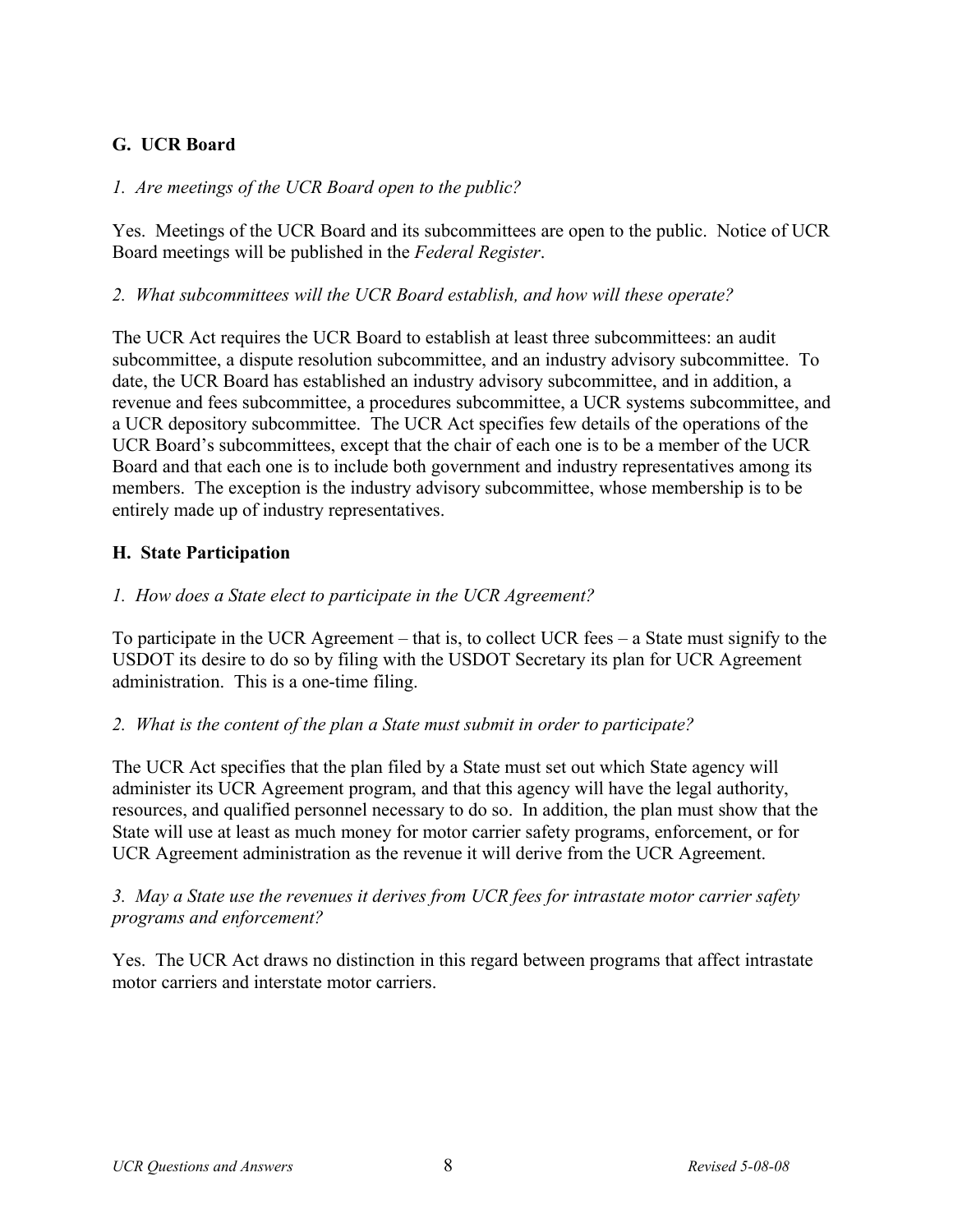## *4. Will a State need enabling legislation to participate in the UCR Agreement?*

That depends on a State's own constitution and statutes. However, a State generally requires legal authority to collect any fee. Some States may have authority under their existing statutes adequate to collect UCR fees. Others may already have enacted the UCR Agreement enabling laws.

#### *5. If a State needs and does not yet have enabling legislation, may it still elect to participate?*

Yes. A State may file with the USDOT its plan to administer the UCR Agreement prior to obtaining legal authority actually to engage in such administration. It is possible, however, that if without additional legislation a State lacks the authority to collect UCR fees, it might also lack the authority to elect to participate.

#### *6. Can a State that did not participate in SSRS elect to participate in the UCR Agreement?*

Yes.

## *7. If a State did not participate in SSRS, can it derive any revenue from the UCR Agreement?*

 Any State that did not participate in SSRS may elect to participate in the UCR Agreement, and if it does, it may derive up to \$500,000 in annual revenues from UCR fees. In addition, such States may receive an amount up to the amount collected in 2004 from interstate exempt and intrastate renewal fees received from interstate carriers.

#### *8. Is there a deadline by which a State must elect to participate in the UCR Agreement?*

Yes. The UCR Act specifies that if a State is going to participate in the UCR Agreement, it must file its plan to do so with USDOT by August 10, 2008, three years following the enactment of the UCR Act. If a State misses that deadline, it may never participate in UCR Agreement. As a practical matter, during the first two or three years of the UCR Agreement, the UCR Board may, by virtue of its role in determining the UCR fees, be obliged to set a deadline by which a State must file a plan with the USDOT if it is to participate in the UCR Agreement in the following UCR Agreement registration year.

#### *9. Once it elects to participate, may a State change its mind and withdraw from the UCR Agreement?*

Yes. The UCR Act specifies that a State may withdraw from UCR Agreement participation by either withdrawing the plan it filed with the USDOT or notifying the USDOT Secretary that it intends to withdraw. If a State does this, either before or after August 10, 2008, it may not thereafter participate in the UCR Agreement.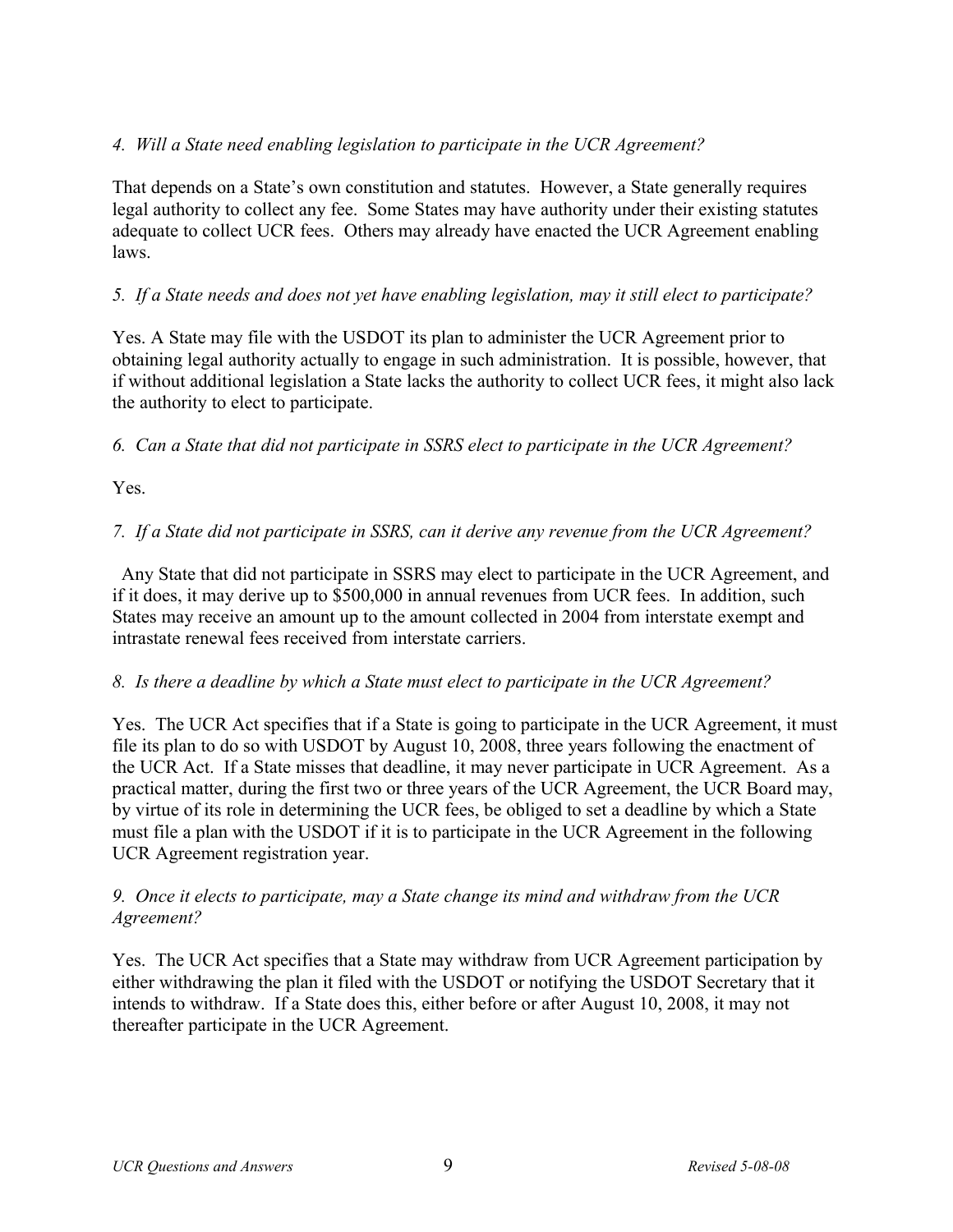## <span id="page-11-0"></span>**I. UCR Fees**

#### *1. What are the UCR fees based on?*

For for-hire motor carriers transporting property or passengers and motor private carriers transporting property, the UCR fees are based only on the total number of commercial motor vehicles operated. The UCR fees for brokers, freight forwarders (those, that is, that do not operate motor vehicles – the UCR fees of those that do are based on fleet size), and leasing companies are levied at the smallest fee category. UCR fees depend not at all on the extent of a carrier's operations, only on the fact that it is engaged to some extent in interstate commerce. A carrier may, for example, have operations in just a few States, none of which participate in the UCR Agreement. Its UCR fees will be the same as a carrier that operates the same number of commercial motor vehicles but whose operations extend to all participating States. Neither will it matter under the UCR Agreement, which State is acting as a carrier's Base State – the level of UCR fees for a fleet of a given size will stay the same.

#### *2. What vehicles are considered commercial motor vehicles for purposes of the UCR fees?*

The number of commercial motor vehicles for purposes of determining a carrier's UCR fees is the number of commercial motor vehicles (power units and towed vehicles such as trailers) the carrier reported in the most recent Form MCS-150 it filed with FMCSA or the total number of commercial motor vehicles it owned or operated under long-term lease for the twelve-month period ending on June 30 immediately prior to the beginning of the UCR Agreement registration year for which the fees are being determined. A commercial motor vehicle is one that is operated in commerce and has a GVW or GVWR of at least 10,001 pounds or, in the case of a passenger vehicle, is one built to carry more than 10 persons, including the driver. It also includes a vehicle that transports hazardous materials in a quantity that requires placarding. It does not include, for this purpose, a vehicle that operates wholly in intrastate commerce.

#### *3. May a carrier add other vehicles for UCR fee purposes if the carrier wants to?*

A motor carrier may; a motor private carrier may not. For UCR fee purposes, a motor carrier may include in the number of its commercial motor vehicles those that operate wholly in intrastate commerce. A motor carrier may also choose to include its vehicles, both interstate and intrastate, with a GVW or GVWR of 10,000 pounds or less, or built to transport 10 persons or less, including the driver. A motor carrier might wish to add these vehicles because including them in the calculation of its UCR fees makes these vehicles subject to the vehicle-credential restrictions found in section 4306 of the UCR Act.

#### *4. Will a motor carrier or motor private carrier subject to the UCR fees be required to file a supplemental report and fees if the size of its fleet increases or decreases during the year?*

No. UCR fees will be set through a graduated structure of rates according to the number of commercial motor vehicles operated by a motor carrier or motor private carrier during the preceding year. Changes during the UCR Agreement registration year in the number of vehicles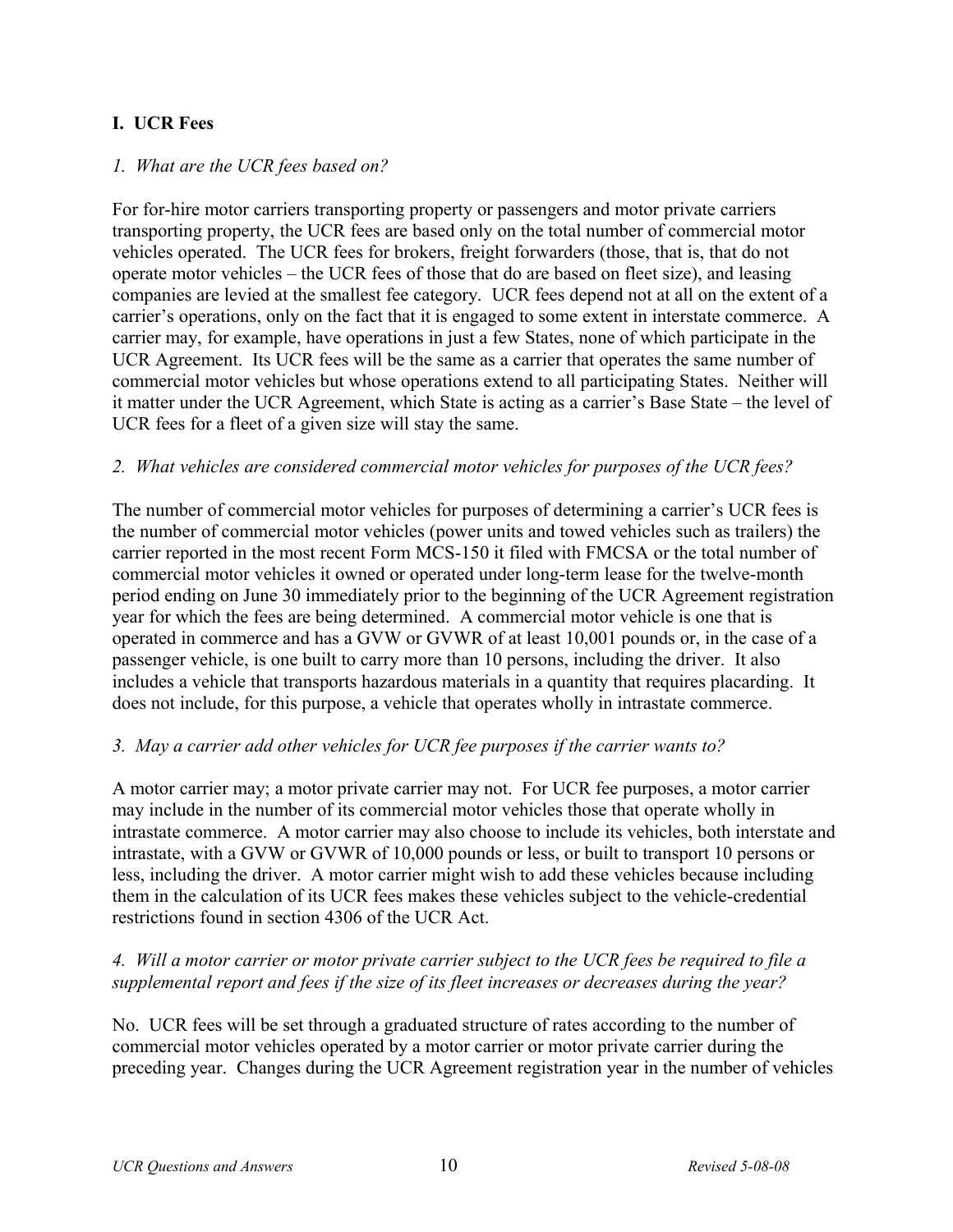operated will not be reflected until the following year and the carrier will not need to report them currently.

## *5. How are the UCR fees going to be established?*

The UCR Act requires the UCR Board to recommend every year to the USDOT Secretary the level of UCR fees to be effective the following year, and requires the USDOT Secretary to actually set the UCR fees within 90 days following the UCR Board's recommendation. This process requires formal notice and opportunity for public comment. Implicitly, in order for the UCR Board to make such a recommendation, the UCR Board must determine which States are going to participate in the UCR Agreement in the following year, what the aggregate of these States' UCR Agreement entitlement revenues may be (plus what amount of UCR Agreement administrative costs are to be recouped through the UCR fees), how many entities are subject to the UCR Agreement and how many commercial motor vehicles they operate, and what structure of UCR fees will best serve to collect the revenue calculated to be needed.

## *6. Once UCR fees are set, under what circumstances might they be changed?*

Resetting the UCR fees may be necessary if the States participating in the program have changed, if too much or too little revenue is collected under the program in a prior year, if the number of taxable entities or their fleet sizes have changed significantly, or if UCR Agreement administrative costs have risen. When resetting fees is necessary, the UCR Board will recommend the new fees and the USDOT Secretary will set them pursuant to a federal rulemaking.

#### *7. What are UCR fees?*

The program's 2007 and 2008 fees are based on the number of commercial motor vehicles operated by your company (trailers are also counted as a commercial motor vehicle). Brokers, leasing companies and freight forwarders pay a flat \$39 fee.

|                | Number of CMVs        | Fee per          | Fee per company     |
|----------------|-----------------------|------------------|---------------------|
|                | owned or operated by  | company for      | for broker, freight |
|                | motor carrier or      | motor carrier or | forwarder or        |
| <b>Bracket</b> | motor private carrier | motor private    | leasing company     |
|                |                       | carrier          |                     |
| B <sub>1</sub> | $0 - 2$               | \$39             | \$39                |
| B2             | $3 - 5$               | \$116            |                     |
| B <sub>3</sub> | $6 - 20$              | \$231            |                     |
| <b>B4</b>      | $21 - 100$            | \$806            |                     |
| B <sub>5</sub> | $101 - 1,000$         | \$3,840          |                     |
| <b>B6</b>      | $1,001$ and more      | \$37,500         |                     |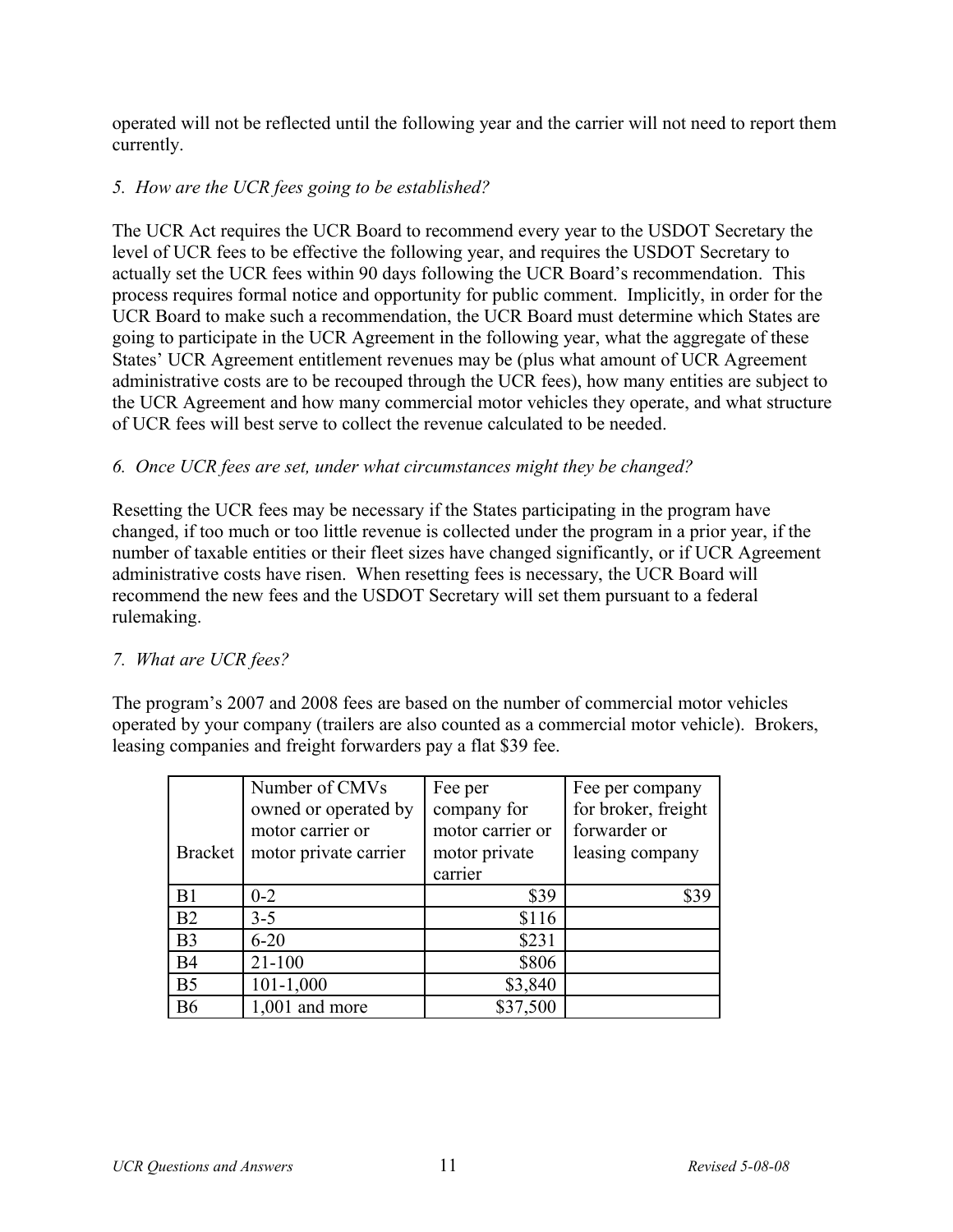## <span id="page-13-1"></span>**J. UCR Depository**

#### *1. What is the role of the UCR depository?*

The exact role of the UCR depository is still to be determined, but the UCR fees collected by a participating State under the UCR Agreement, at least to the extent they exceed the revenue to which the State is entitled under the program for the year, are to be forwarded by the State to the UCR depository for eventual distribution among other participating States. When more revenue is collected under the UCR Agreement during a year than all of the participating States in the aggregate are entitled to, the UCR depository is to retain the excess, which may go to satisfy State entitlements in the following year.

#### *2. How will a participating State get its UCR Agreement revenues?*

Each participating State will collect UCR fees from each UCR registrant that has designated the State as its Base State. A State will retain those collections until it has satisfied its UCR Agreement revenue entitlement, after which it will transfer additional collections it makes to the UCR depository. A State that does not collect enough to satisfy its entitlement will be paid the difference by the UCR depository from the funds transmitted to it by the States that have collected an excess.

#### <span id="page-13-0"></span>K. Financial Responsibility

*1. How is enforcement of financial responsibility laws for interstate motor private carriers of property or for-hire motor carriers transporting property or passengers to be accomplished?*

With regard to the filing of proof of financial responsibility, the UCR Act has taken this area away from the States, and put it with the FMCSA as part of the Unified Registration System. However, a State may enforce its laws requiring liability coverage for any vehicle operating on the State's public ways. In other words, if an interstate motor carrier is found to be operating on a State's highways without liability insurance coverage, the State may take an action against that motor carrier. The State, including its political subdivisions, does not need to turn such enforcement over to the FMCSA.

#### *2. Is verification of financial responsibility information a part of the registration process under the UCR Agreement?*

No.

*3. May a State require an annual insurance or surety bond filing by an interstate motor carrier that is operating under an intrastate authority from the State?*

No. Under the UCR Act, a State may require the insurance or surety bond filing as part of the initial issuance of the intrastate authority, but not annually thereafter. A State may require the insurance company or surety company providing such coverage to notify the State whenever the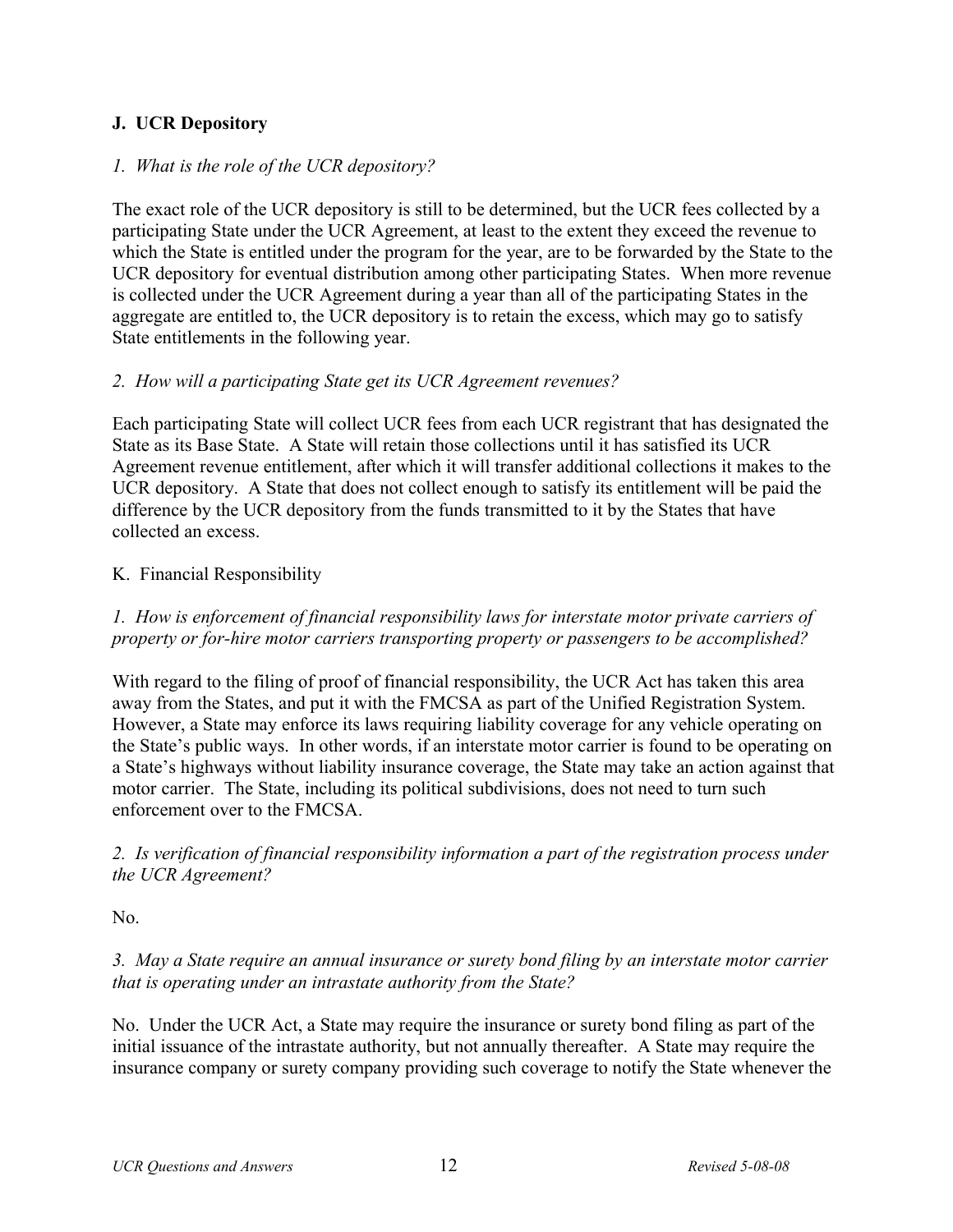coverage is cancelled or not renewed. Additionally, nothing in the UCR Act prohibits a State from verifying the coverage as part of its internal review process of intrastate motor carriers.

#### <span id="page-14-0"></span>**L. Who Files Under the UCR Agreement**

## *1. Who is subject to the UCR Agreement?*

Any motor carrier that operates in interstate or international commerce is subject to the UCR Agreement. Included are many businesses that were not subject to the old Single State Registration System – private carriers, exempt carriers, regulated carriers that did not travel into SSRS states, brokers, freight forwarders and leasing companies. Carriers based in Canada and Mexico that operate in the United States are subject to the UCR Agreement.

*2. How does a driveaway/towaway operation (no owned or leased CMVs) fall under the UCR Agreement and the fee structure?* 

Drive-away operations in interstate commerce require the person/company to file a UCR application and pay the lowest fee category of \$39. The drive-away vehicles are the freight and should not be looked at to determine if the freight being moved is a commercial motor vehicle.

*3. Does an INTRASTATE only transporter of hazardous materials (regulated by USDOT) need to register under the UCR Agreement?*

No.

*4. Does a carrier using a van to haul placarded amounts of hazardous materials in interstate commerce need to file under the UCR Agreement no matter what the weight of the vehicle?*

Yes

*5. Is a motor carrier who operates only within a commercial zone transporting interstate freight required to file under the UCR Agreement?*

Yes.

*6. Is an exempt motor carrier, that is, one that hauls agricultural and other commodities exempt from federal operating authority requirements, required to file under the UCR Agreement?*

If the carrier operates commercial motor vehicles, the answer is yes.

*7. If a carrier's vehicles travel only in states that are not participating in the UCR Agreement, is the carrier still required to file under UCR Agreement?*

Yes.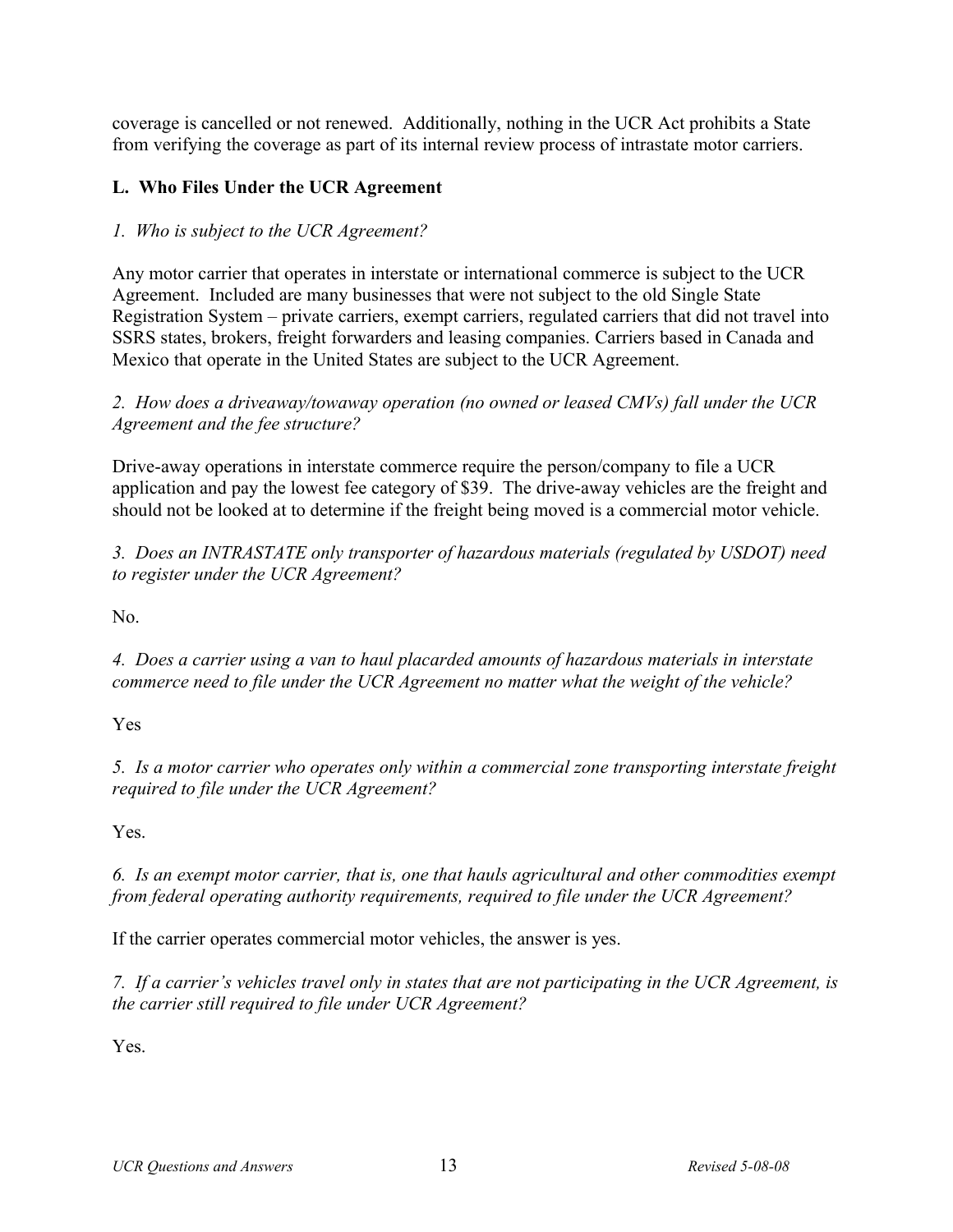*8. A seasonal carrier owns no vehicles but leases 25 commercial motor vehicles from Ryder for a 10-day period, 6 trucks for a 10-day period and 25 trucks for a 10-day period. Since each lease period is less than 30 days, would the carrier fall in the lowest UCR Agreement fee bracket (0-2 category) and pay \$39.* 

Yes.

*9. Is John Doe operating as a motor carrier under the d/b/a John's Trucking and as a broker under the d/b/a John's Broker Service required to register twice under the UCR Agreement; once as a motor carrier and again as a broker? Would the same be true for a corporation such as JD, Inc., operating as a motor carrier under the d/b/a JD Trucking and as a broker under the d/b/a JD Brokerage?*

In both instances, there is a single sole proprietor and a single corporation. That entity would only register once.

*10. Is a person operating two separate legal entities (a motor carrier and also a broker) required to register twice under the UCR Agreement, once as a motor carrier and again as a broker?*

Yes.

*11. I own a household goods moving company that provides intrastate transportation under authority from my state, and provides interstate transportation under an agreement with a national van line. Under that agreement, the national van line leases my commercial motor vehicle(s) for each interstate move. Does my company need to register in the UCR Agreement?*

No. However, the national van line that leases your commercial motor vehicles would have to register.

*12. Would a towable forklift weighing 13,000 lbs need to be registered in the UCR Agreement?* 

Yes, if the forklift is in fact used in interstate commerce. The definition of a commercial motor vehicle is a towed vehicle with a gross vehicle weight rating or gross vehicle weight of at least 10,001 pounds.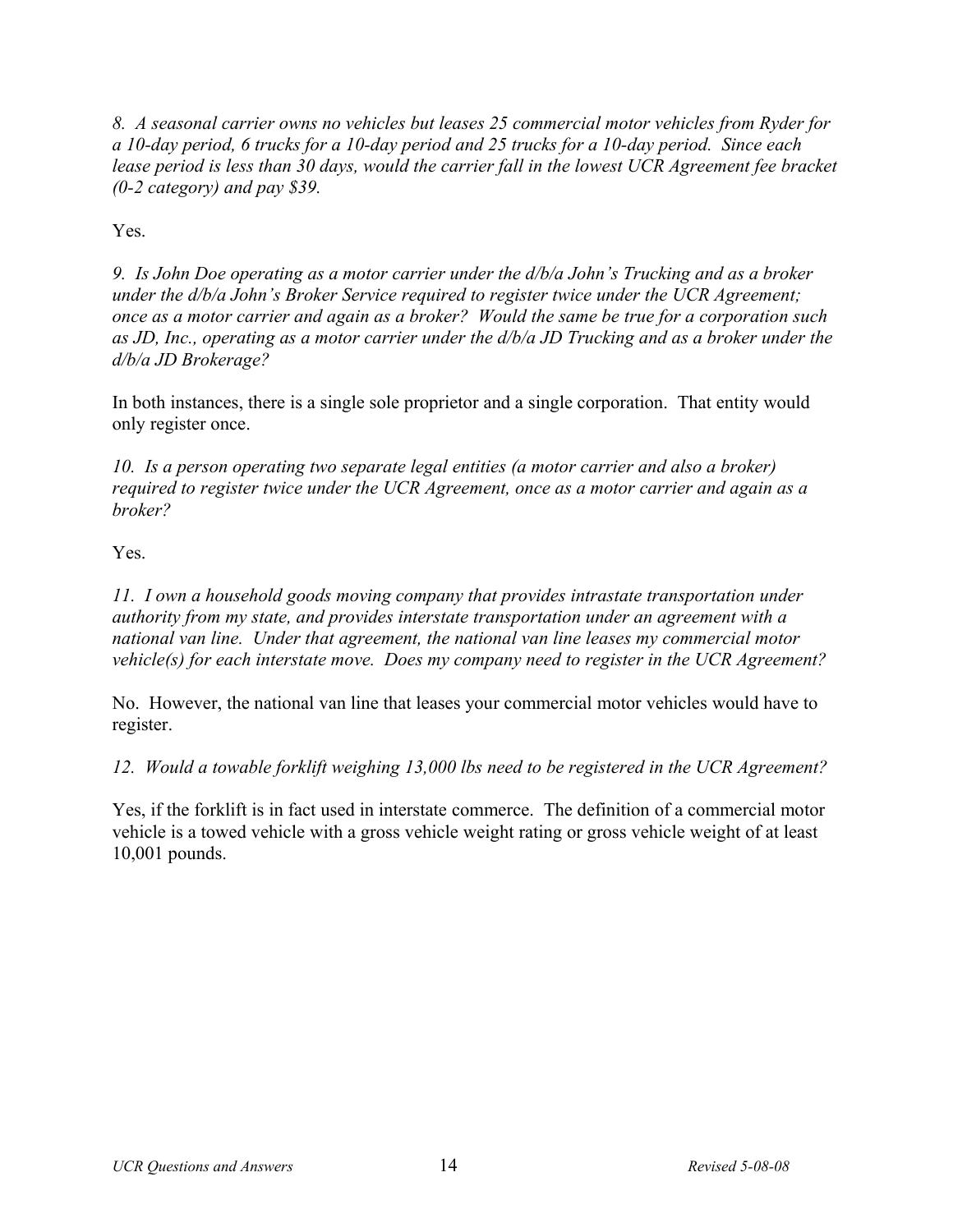*13. A company operates vehicles owned by the Department of Energy. The company has it own USDOT number as a private carrier and provides the drivers for the vehicles. There is no lease agreement and the vehicles have no markings other than a U.S. Government license plate. The vehicles are being operated across state lines but do not stop at weigh stations. Do they register under the UCR Agreement? What fee bracket do they fall into?*

The company is treated as a drive-away operation and will file a UCR application. The fee bracket will be the lowest fee category.

*14. Suppose a carrier has a contract with the US Postal Service to haul mail interstate – is he exempt from the UCR Agreement?*

No.

*15. Under a long-term lease, who files the UCR application and counts the number of commercial motor vehicles, the leasing company or the motor carrier?*

The motor carrier.

*16. Does a company with customized transport vehicles file under the UCR Agreement?*

Yes, if the customized transport vehicles fall within the definition of a commercial motor vehicle utilized in interstate commerce.

*17. Are PODS (portable on demand storage) that are specially designed containers to store household goods considered trailers for counting commercial motor vehicles?*

No.

## <span id="page-16-1"></span>**M. How to Count Commercial Motor Vehicles**

*1. How do I count the number of commercial motor vehicles to report in columns A, B, C, and D of Section 4 on the UCR application form?* 

You have two options: (1) Use the number of commercial motor vehicles listed on the last MCS-150 form you submitted for your USDOT number; or (2) Use the number of commercial motor vehicles you operated for the 12-month period ending June 30 of the year immediately prior to the year for which the UCR registration is made.

#### <span id="page-16-0"></span>**N. General Questions**

#### *1. Will I need to carry a credential in the truck?*

No. You are not required to carry any proof of compliance in the vehicle. You can carry the receipt for payment of the fees if you choose.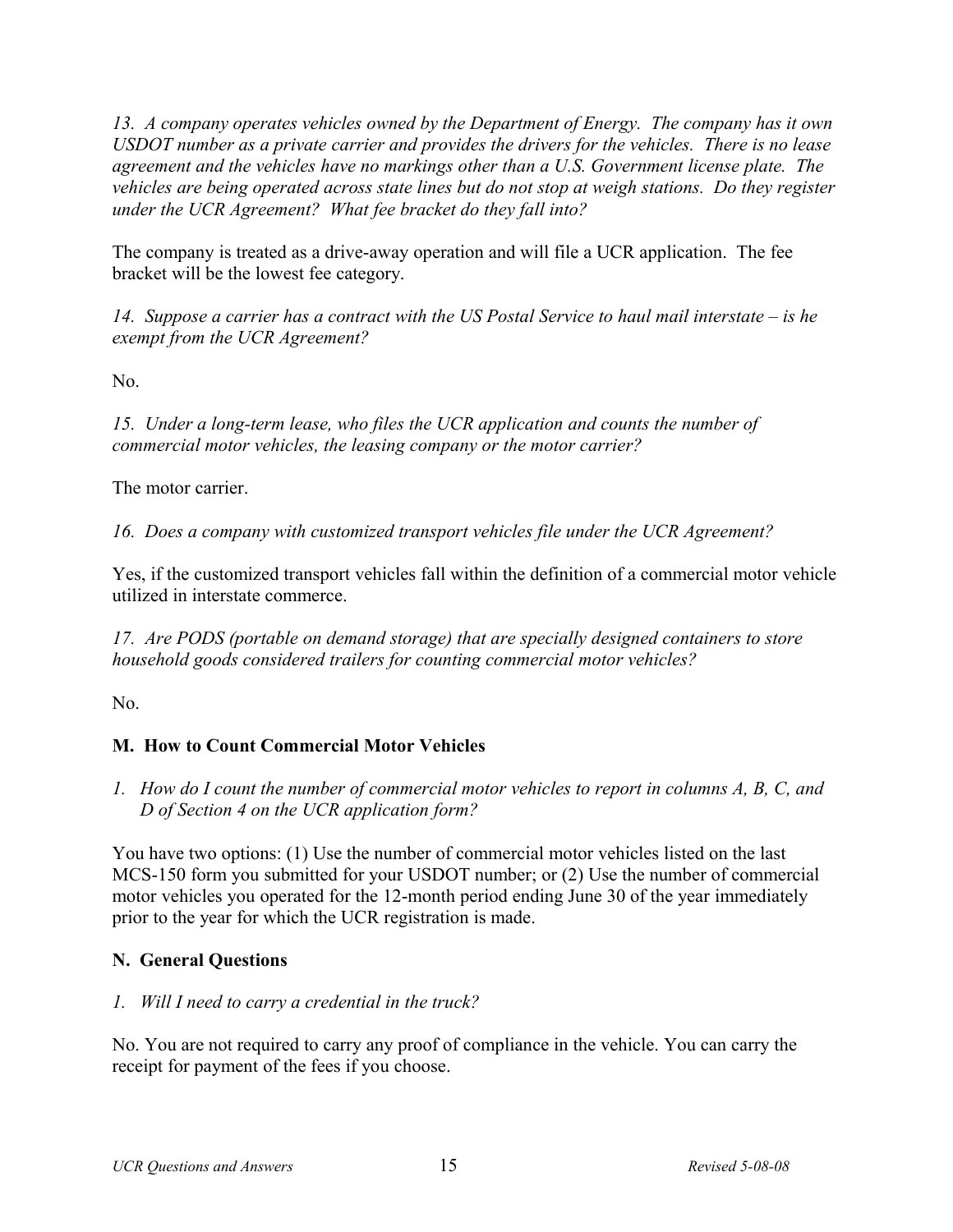#### *2. I am out of business and don't need a USDOT number anymore. Should I file the UCR form?*

No. To have your DOT number cancelled, fill out items 1-16 of a new MCS 150 form, check the Out of Business box at the top of the form, sign and mail it to: FMCSA, Attn: USDOT Number Application, 1200 New Jersey Avenue SE, Washington, DC 20590. You can call FMCSA's toll free number at 1-800-832-5660 to have a MCS-150 form mailed to you.

#### *3. How does a company correct the information previously submitted to FMCSA on an MCS 150 form?*

If a company finds that it needs to correct or update the information it has earlier submitted to FMCSA on a Form MCS 150, the company should go to and update the system using their previously assigned pin number or print the MCS-150 form and submit to FMCSA (or the carrier's base state IF the base state processes MCS-150s).

#### 4. *What if I add more vehicles throughout the registration year?*

"Supplemental" applications are not required under the UCR Agreement. Vehicles added during a year will be paid for during the following registration year. The UCR Agreement requires the fee paid reflect the number of CMVs operated in the last reported MCS-150 form or in the preceding 12-month period. You must indicate which criteria you are using under Section 4 of the UCR application.

#### *5. What is freight forwarder?*

The term "freight forwarder" is an individual or company (other than as a pipeline, rail, motor, or water carrier) that receives shipments and combines them for transportation by a pipeline, rail, motor, or water carrier.

#### *6. What is a broker?*

The term "broker" is a person, other than a motor carrier or its employee, who acts as agent of the motor carrier for compensation to provide or arrange for motor carrier transportation.

#### *7. What is a leasing company?*

The term 'leasing company' means a lessor that is engaged in the business of leasing or renting for compensation motor vehicles without drivers to a motor carrier, motor private carrier, or freight forwarder.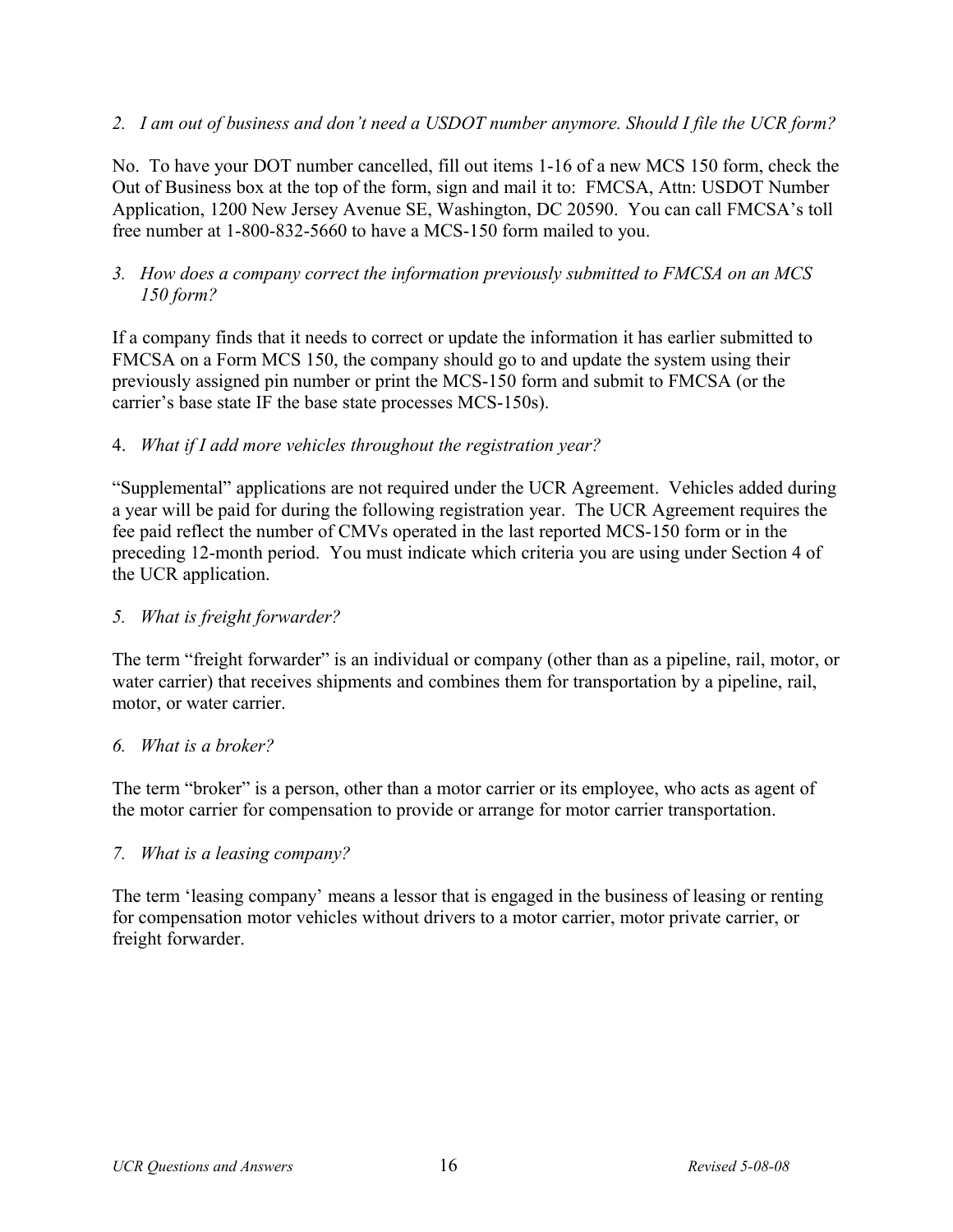#### *8. What is a registrant DOT number?*

States in the federal PRISM program are required to obtain a US DOT number from each entity that registers a vehicle with them under IRP. When an entity seeking to register a vehicle would not otherwise need a DOT number, such as an owner-operator without his own authority and permanently leased to a motor carrier, the state issues the entity what is referred to as a registrant DOT number. The holder of a registrant DOT number is not a motor carrier and is not subject to the UCR Agreement.

#### *9. What happens if I don't register under UCR?*

Enforcement officials across the nation may detain vehicles operated in interstate commerce and subject them to enforcement action. States may also be conducting audits to ascertain proper fees have been paid. The type of enforcement action will be dependent upon each individual state.

*10. Is a school bus operator who contracts to transport school children to and from school and school sanctioned functions required to register under UCR?* 

Yes, if the operator is providing transportation in interstate or foreign commerce.

*11. Are companies that operate fire trucks and other emergency vehicles as part of their business subject to the UCR Agreement?*

N<sub>0</sub>

*12. Are companies that own service trucks, utility trucks, or commercial motor vehicles that haul a sewer/septic tank cleaning system that is part of the truck itself required to file a UCR application if those vehicles are used in interstate commerce?*

Yes.

*13. Are commercial motor vehicles operated by the federal, state, city, county governmental agency or an Indian tribe (a sovereign nation) required to be registered under UCRA?*

No.

- *14. Are electric companies that are called out of state by governor for storm emergency required to have UCR?*
- Yes, unless an executive order sets aside those requirements for that state.
- <span id="page-18-1"></span>*15. Are trash haulers required to file under UCR?*
- <span id="page-18-0"></span>No. Trash that is not being recycled is not considered property.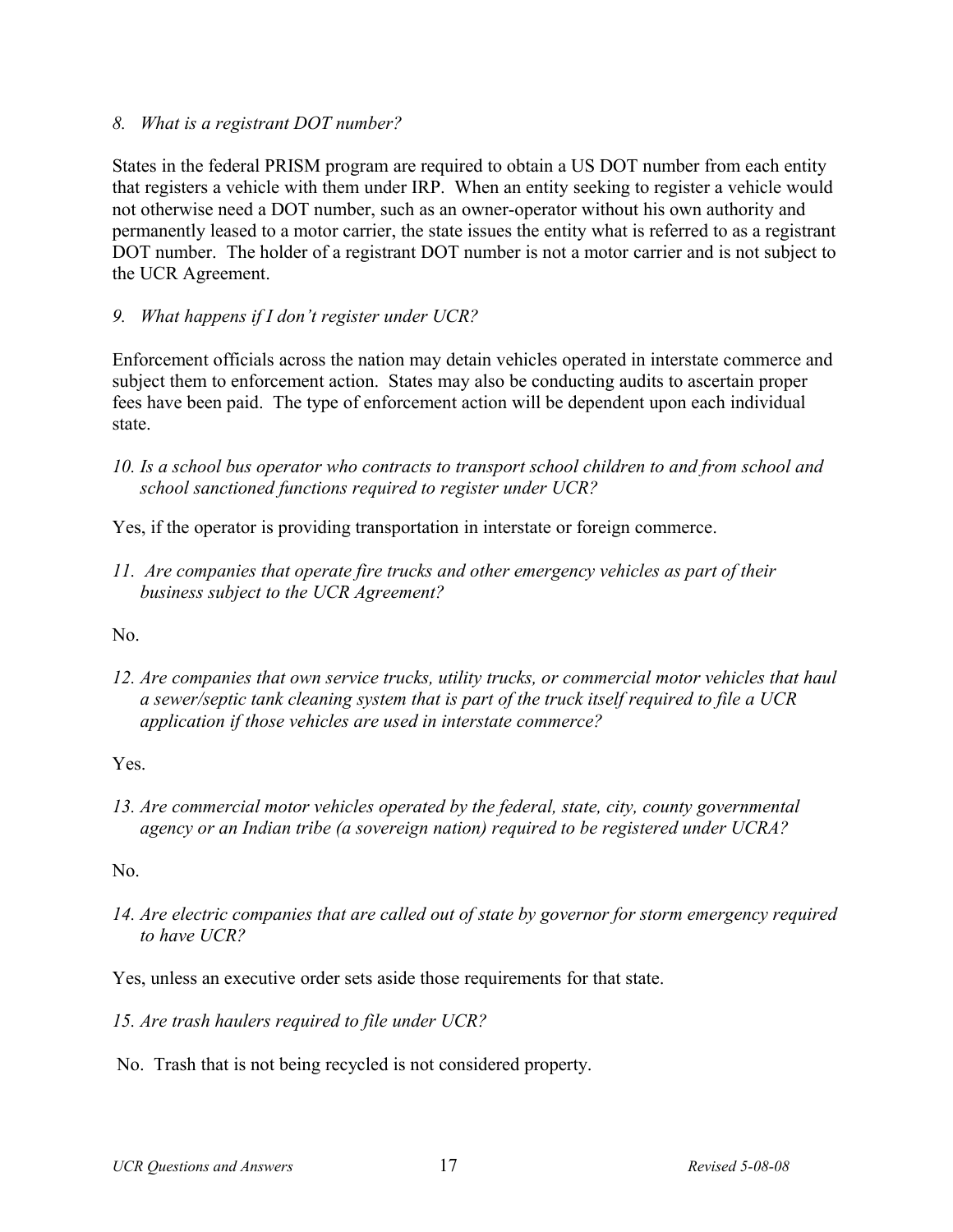*16. Are trash haulers transporting recyclable materials in interstate commerce in commercial motor vehicles required to file under UCR?*

<span id="page-19-0"></span>Yes.

*17. Are agricultural plated commercial motor vehicles used in interstate commerce that are exempt from other registrations or specific safety requirements subject to UCR?*

Yes.

- *18. A company fills out a UCR application claiming it is a motor carrier and broker. The company is paying for his operated vehicles only and not paying the \$39.00? Shouldn't he pay the \$39.00 for the broker operation as well?*
- No. The company would only file as a motor carrier.
- *19. A company uses only intermodal container chassis to transport steamship line containers. Will these chassis be counted under UCR for purposes of determining fees?*

Yes.

*20. Would a mobile crane/well drilling equipment operating interstate be subject to registration under the UCR.*

Yes.

*21. Is a dealership that transports vehicles greater than 10,000 lbs GVW by driving them in interstate commerce to the owner, another dealership or to an auction required to file under UCRA?* 

Yes.

22. *Can a state require a Form E for motor carriers exempt from federal operating authority requirements who must now register under UCR?*

No.

*23. Does the definition of motor private carrier include passenger operations?*

No. Motor private carriers transporting passengers in interstate commerce are not required to register under the UCR Agreement.

*24. If an entity has requested a refund from a State because it is not subject to the UCR Agreement and the State also determines that the entity is not subject to the UCR Agreement, must the State then refund the monies?*